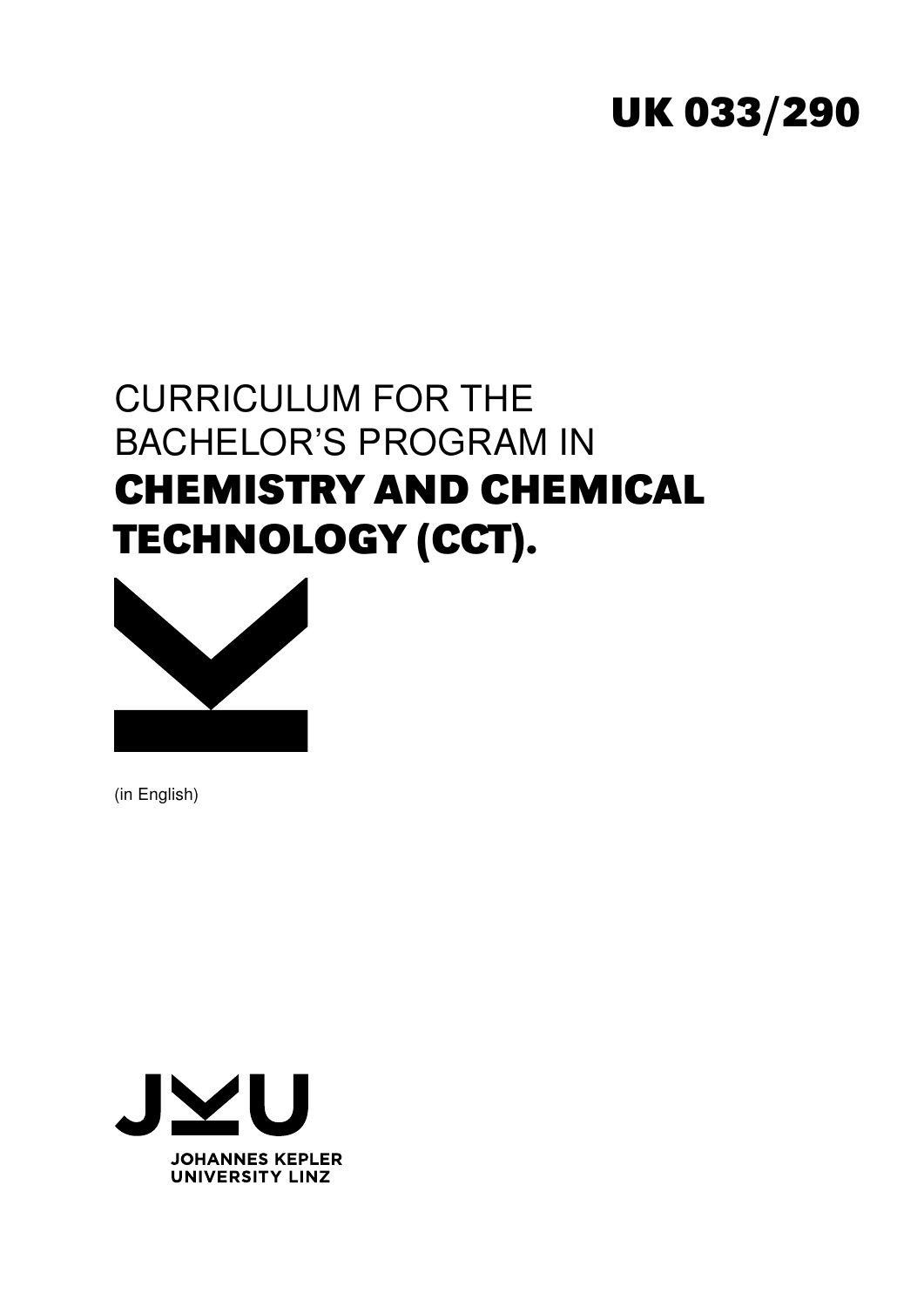# **Contents**

| § 3 Studies Introductory and Orientation Phase enterprised by enterprised by Studies Introductory and Orientation Phase enterprised by enterprised by Studies 4                                                                |  |
|--------------------------------------------------------------------------------------------------------------------------------------------------------------------------------------------------------------------------------|--|
|                                                                                                                                                                                                                                |  |
|                                                                                                                                                                                                                                |  |
|                                                                                                                                                                                                                                |  |
|                                                                                                                                                                                                                                |  |
|                                                                                                                                                                                                                                |  |
|                                                                                                                                                                                                                                |  |
| § 10 Legal Validity enterpreement to the contract of the contract of the contract of the contract of the control of the contract of the contract of the contract of the contract of the contract of the contract of the contra |  |
|                                                                                                                                                                                                                                |  |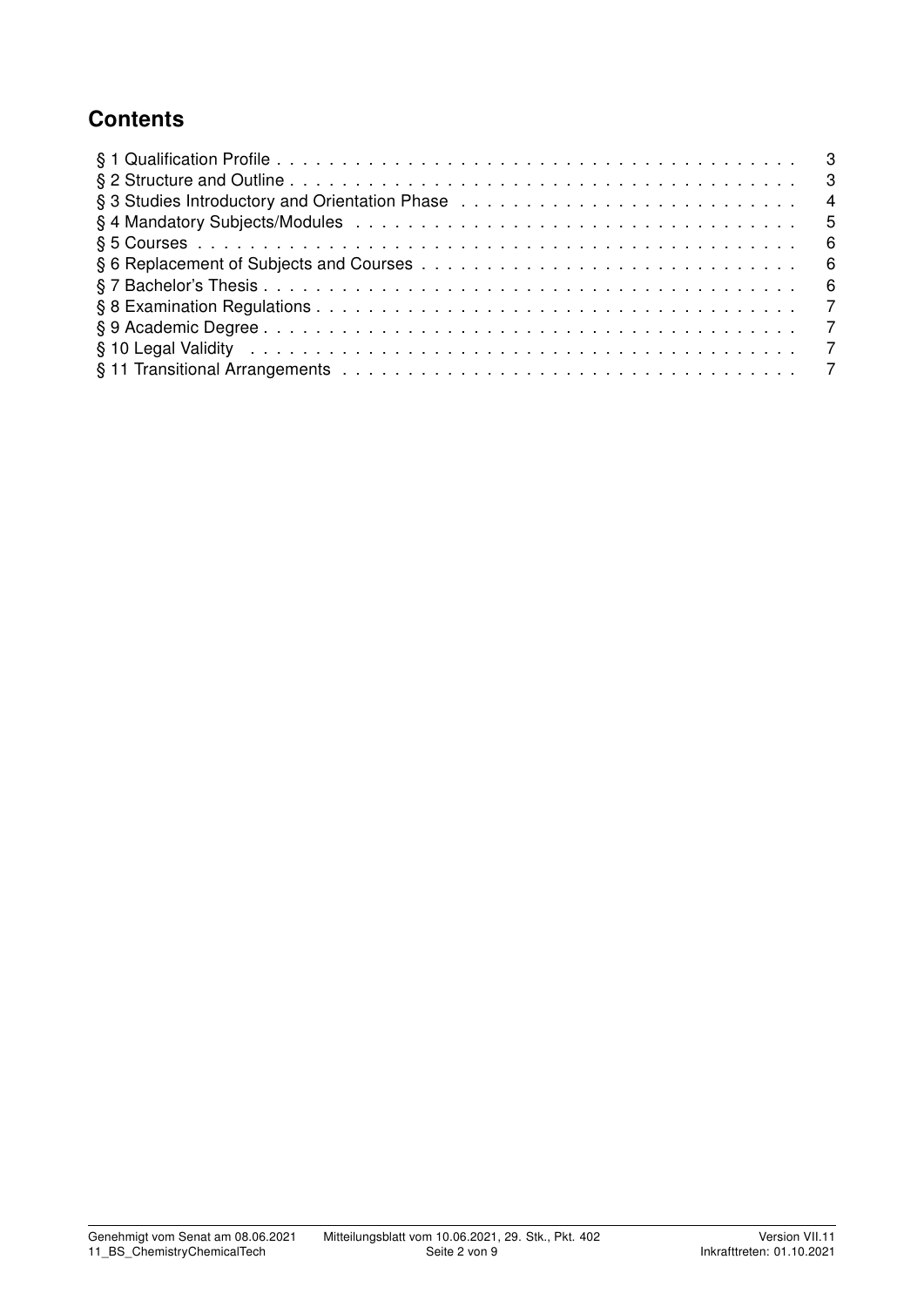# § 1 Qualification Profile

(1) The English-language Bachelor's program in "Chemistry and Chemical Technology" at the Faculty of Engineering and Natural Sciences (TNF) of the Johannes Kepler University (JKU) Linz has been designed to attract students and scholars from around the world and provide an internationally supportive environment for the advancement of science and technology. In the first academic year, some of the courses will also be offered in German.

(2) The Bachelor's program in "Chemistry and Chemical Technology" is offered by the Faculty of Engineering & Natural Sciences at the JKU. The program has been designed to educate chemists by providing a strong base in fields of engineering and natural sciences. The program includes broad, fundamental studies in various fields of chemistry, chemical technologies and chemical process engineering. Students who successfully complete the Bachelor's program in "Chemistry and Chemical Technology" are qualified for admission to a corresponding Master's degree program or can opt to pursue a profession in the field of chemical-technology.

(3) The Bachelor's program in "Chemistry and Chemical Technology" provides students with expertise in the following fields:

- Broad knowledge in analytical chemistry, inorganic chemistry, organic chemistry, polymer chemistry, physical chemistry, chemical technologies and chemical process engineering;
- Basic knowledge in mathematics, physics and other core areas in the field of natural sciences to support higher education in chemistry;
- Ability to work competently in a chemical laboratory environment and handle chemical substances safely and responsibly;
- Apply science-based strategies to address real-world issues and problems;
- Identify innovative approaches for product or process improvement;
- Ability to assess the technological impact and resulting effects on society and the environment in both the short-term and the long-term;
- Soft skills, such as general knowledge skills, inter-cultural communication skills, knowledge of foreign languages, presentation skills, how to be an effective part of a team, legal issues, and gender issues.

(4) The academic degree program focuses strongly on principles of research-supported learning and research-led teaching to ensure that graduates have the qualifications and academic understanding needed to address complex issues, keep up with continual advancements in the field of chemistry, and solve problems based on correctly selected factual knowledge.

#### § 2 Structure and Outline

(1) In accordance with § 54 para. 1 UG the Bachelor's program in "Chemistry and Chemical Technology" belongs to the category of engineering degrees and is taught in English.

(2) The Bachelor's program in "Chemistry and Chemical Technology" covers six semesters and consists of 180 ECTS points, which are distributed among the following subjects:

| <b>Subjects</b>           | <b>ECTS</b> |
|---------------------------|-------------|
| <b>Mandatory Subjects</b> | 162         |
| <b>Bachelor's Thesis</b>  | 9           |
| <b>Free Electives</b>     | 9           |
| Total                     | 180         |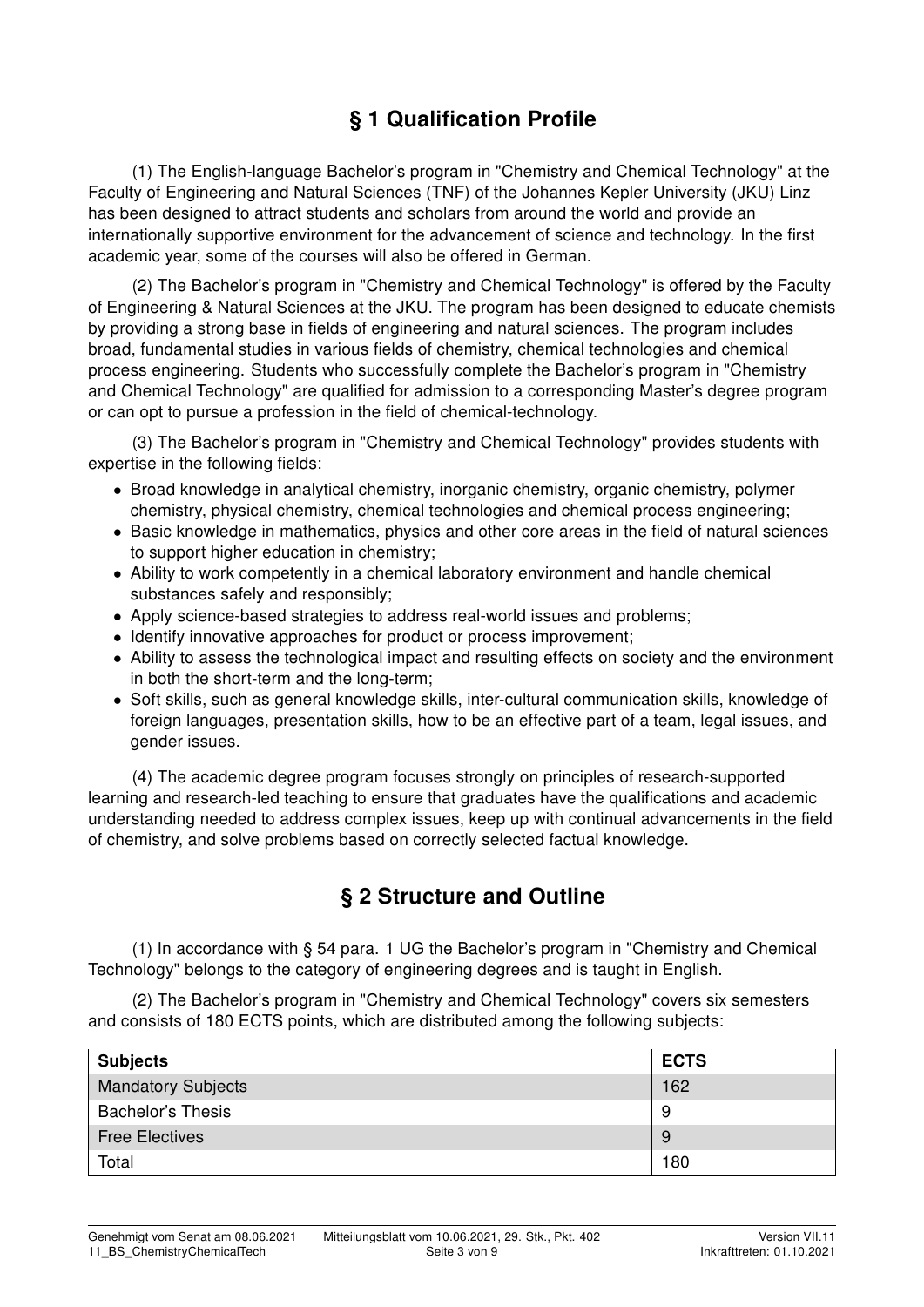(3) For Free Electives students have to pass examinations corresponding to 9 ECTS points, which can be chosen from any recognized national or international post-secondary educational institution. The Free Electives shall provide additional skills beyond the Bachelor's program in "Chemistry and Chemical Technology" and can be taken anytime during the Bachelor's study.

(4) The recommended study plan is listed in annex 1. This recommendation is based on a full-time program. Due to the academic requirements the degree program cannot be reasonably completed alongside a job or for those who have family care responsibilities.

### § 3 Studies Introductory and Orientation Phase

(1) According to § 66 para. 1 UG the studies introductory and orientation phase consists of courses which give an overview of the fundamental contents and structure of the corresponding curriculum of studies. The studies introductory and orientation phase of the Bachelor's program in "Chemistry and Chemical Technology" covers courses amounting to at least 8 ECTS points in total, which can be chosen out of the following list:

| Code             | <b>Type of Course</b> | <b>Name</b>                             | <b>ECTS WS</b> | <b>ECTS SS</b> |
|------------------|-----------------------|-----------------------------------------|----------------|----------------|
| 290GICHIGCV18    | VL                    | Introduction to General Chemistry       | 3              |                |
| 290ANCHIACV18    | VL                    | Introduction to Analytical<br>Chemistry | 3              |                |
| 290OPCHIOCV18    | - VL                  | Introduction to Organic Chemistry       | 3              |                |
| 290GICHCCAK18    | KV                    | <b>Chemical Calculations</b>            | 3              |                |
| 290GESKCLSK18    | <b>KV</b>             | <b>Chemical Laboratory Safety</b>       | 1              |                |
| 290GICHIC1V18    | VL                    | <b>Inorganic Chemistry I</b>            | 4,5            |                |
| 290GICHIC2V18    | VL                    | Inorganic Chemistry II                  |                | 4,5            |
| 290ANCHANCV18    | VL                    | <b>Analytical Chemistry</b>             |                | 4,5            |
| 290OPCHOC1V1     | - VL                  | <b>Organic Chemistry 1</b>              |                | 4,5            |
| 290PHCHCTDK18 KV |                       | <b>Chemical Thermodynamics</b>          |                | 1,5            |

(2) Before completion of the studies introductory and orientation phase further courses to an extent of 22 ECTS points can be chosen out of the following list:

| Code             | <b>Type of Course</b> | <b>Name</b>                                                          | <b>ECTS WS</b> | <b>ECTS SS</b> |
|------------------|-----------------------|----------------------------------------------------------------------|----------------|----------------|
| 290GICHILCP18    | <b>PR</b>             | Introductory Lab Course (*)                                          | 2              |                |
| GS-ISE           | <b>KV</b>             | Introduction into Gender Studies<br>in Science and Engineering       | 3              |                |
| 290MAFSIPCK18    | KV                    | Introduction to Physics for<br>Chemistry                             | 1,5            |                |
| 290MAFSMC1V18 VL |                       | <b>Mathematics for Chemistry I</b>                                   | 3              |                |
| 290MAFSMC1K19 KV |                       | Applications of Mathematics for<br><b>Chemistry with Exercises I</b> | 4,5            |                |
| 290GICHLGCP18    | PR.                   | Lab Course in General Chemistry<br>(*)                               |                | 2              |
| 290ANCHLACP18 PR |                       | Lab Course in Analytical<br>Chemistry (*)                            |                | 5              |

continue next page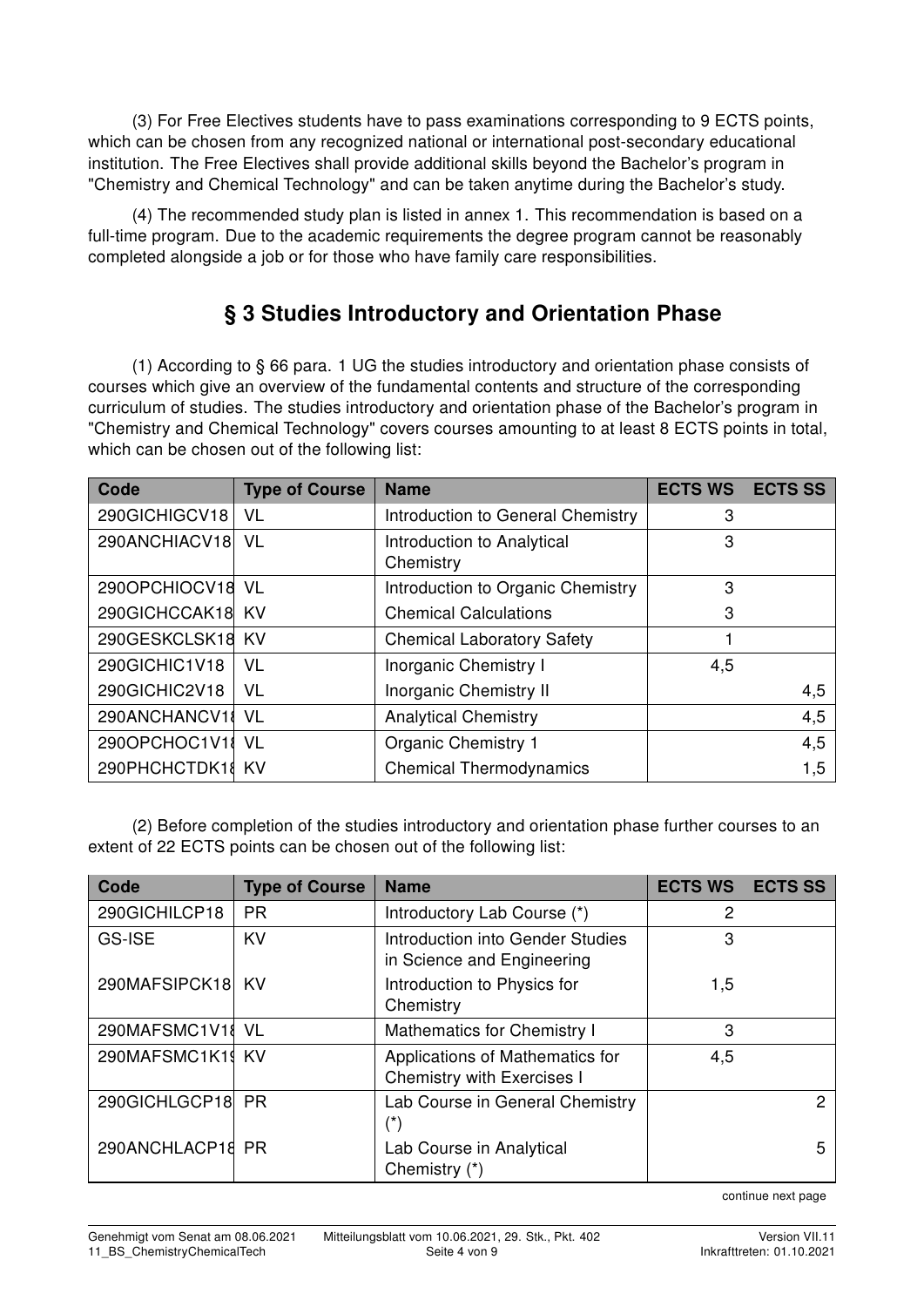continuation

| Code             | <b>Type of Course</b> | <b>Name</b>                                                    | <b>ECTS WS</b> | <b>ECTS SS</b> |
|------------------|-----------------------|----------------------------------------------------------------|----------------|----------------|
| 290MAFSPHCV18 VL |                       | <b>Physics for Chemistry</b>                                   |                | 3              |
| 290MAFSPHCU1 UE  |                       | Exercises in Physics for<br>Chemistry                          |                | 1.5            |
| 290MAFSMC2V18 VL |                       | <b>Mathematics for Chemistry II</b>                            |                | ◠              |
| 290MAFSMC2U1 UE  |                       | Applications of Mathematics for<br>Chemistry with Exercises II |                | ົ              |

(\*) This course has pre-requisites.

(3) For students, who within the curricula of the

- 1. Bachelor's program Fundamentals of Natural Sciences for Technology at JKU
- 2. Bachelor's program Biological Chemistry at JKU and the University of South Bohemia in České Budějovice
- 3. Bachelor's program Technische Chemie at the Vienna University of Technology
- 4. Bachelor's program Chemie at the University of Vienna
- 5. Bachelor's program Chemie at the Graz University of Technology or the University of Graz
- 6. Bachelor's program Chemie at the University of Innsbruck

have successfully completed the studies introductory and orientation phase in accordance with the relevant legal provisions and who, therefore, by the time of admission to the Bachelor's program in "Chemistry and Chemical Technology" at JKU were entitled to complete the further courses, examinations and bachelor's theses in accordance with § 66 para. 2 UG in the respective curriculum, the studies introductory and orientation phase of the degree program shall be deemed to have been successfully completed even without positive results in the particular courses referred to in para. 1 as part of the studies introductory and orientation phase for the Bachelor's program in "Chemistry and Chemical Technology" at JKU. This does not imply recognition of the examinations passed in the course of studies in accordance with subpara. 1 to 6 for the examinations defined in para. 1 as part of the studies introductory and orientation phase for the Bachelor's program at JKU. If there is no recognition in accordance with § 78 UG, the respective course examinations must be successfully completed separately.

#### § 4 Mandatory Subjects/Modules

| Code      | <b>Name</b>                                                   | <b>ECTS</b> |
|-----------|---------------------------------------------------------------|-------------|
| 290GICH18 | General and Inorganic Chemistry                               | 24          |
| 290ANCH18 | <b>Analytical Chemistry</b>                                   | 20,5        |
| 290OPCH18 | Organic Chemistry and Polymer Chemistry                       | 30,5        |
| 290PHCH18 | <b>Physical Chemistry</b>                                     | 24,5        |
| 290CTPE18 | <b>Chemical Technologies and Chemical Process Engineering</b> | 27          |
| 290MAFS18 | Mathematics and Fundamentals in Science                       | 22,5        |
| 290GESK18 | <b>General Skills</b>                                         | 13          |

The following mandatory subjects have to be completed successfully: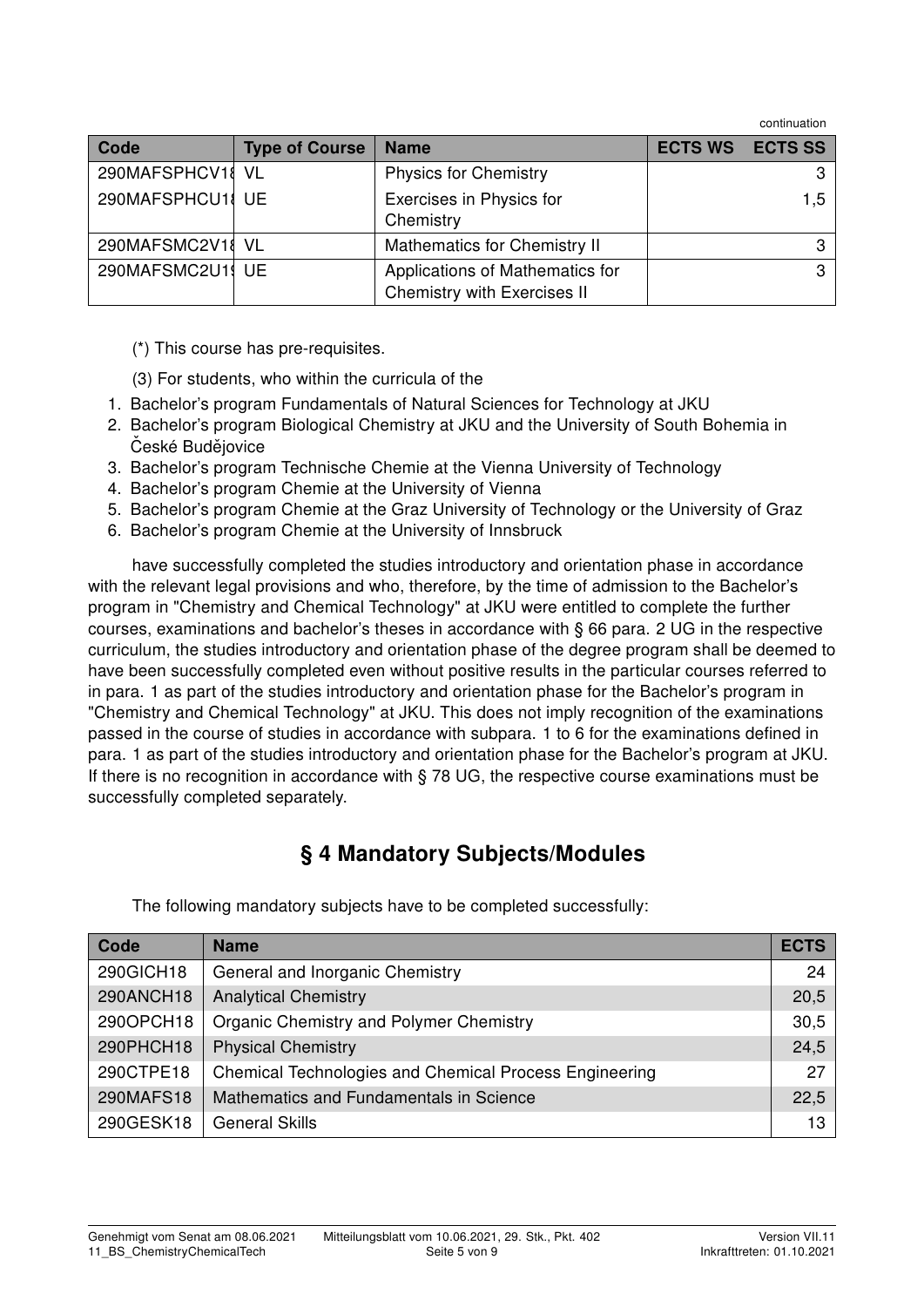# § 5 Courses

(1) The names and the types of all courses of the mandatory subjects, as well as their ECTS points, their duration in hours per week, their codes, their registration requirements, and their admission procedures (in case of limited availability of places) are described in the study handbook of JKU (studienhandbuch.jku.at).

(2) The possible types of courses as well as the examination regulations are described in §§ 13 and 14 of the JKU statute (Section "Studienrecht").

(3) An industry internship performed at a company that is actively involved in the area of chemistry may be accepted as one of the courses of the Bachelor's program in "Chemistry and Chemical Technology" up to an extent of 6 ECTS points. The student and respective course instructors must agree to the terms and conditions prior to starting the internship.

#### § 6 Replacement of Subjects and Courses

Mandatory subjects according to § 4 as well as courses according to § 5 para. 1 may be replaced to a total extent of 18 ECTS points by other study specific subjects and courses upon student's request, provided that the purpose of academic professional preparatory training is not affected and the choice of the proposed subjects and courses seems reasonable with regard to the defined amins in the qualification profile, the academic context as well as to the addition to the professional preparatory training. The application of replacing subjects and courses has to be filed by the Vice Rector of Academic Affairs.

### § 7 Bachelor's Thesis

(1) Students of the Bachelor's program in "Chemistry and Chemical Technology" must complete a Bachelor's thesis according to § 80 UG in the course SE "Bachelor's Seminar Chemistry and Chemical Technology" (290BAARBSCS19). The Bachelor's thesis is an independent academic research paper submitted by a student in adherence to scientific and academic criteria while extending the level of a term paper in terms of quantity and quality. Students should also actively take part in a research project and the findings are to be incorporated into the Bachelor's thesis.

(2) The Bachelor's thesis can be completed starting with the 4th Semester and the bachelor's thesis has to be written and presented in English.

(3) The Bachelor's thesis will be graded in combination with the Bachelor's Seminar by the teachers of this course.

(4) The Curricular Committee for Technical Chemistry may specify guidelines for the formal structure of a Bachelor's thesis.

(5) The topics of the Bachelor's thesis have to be documented in the certificate.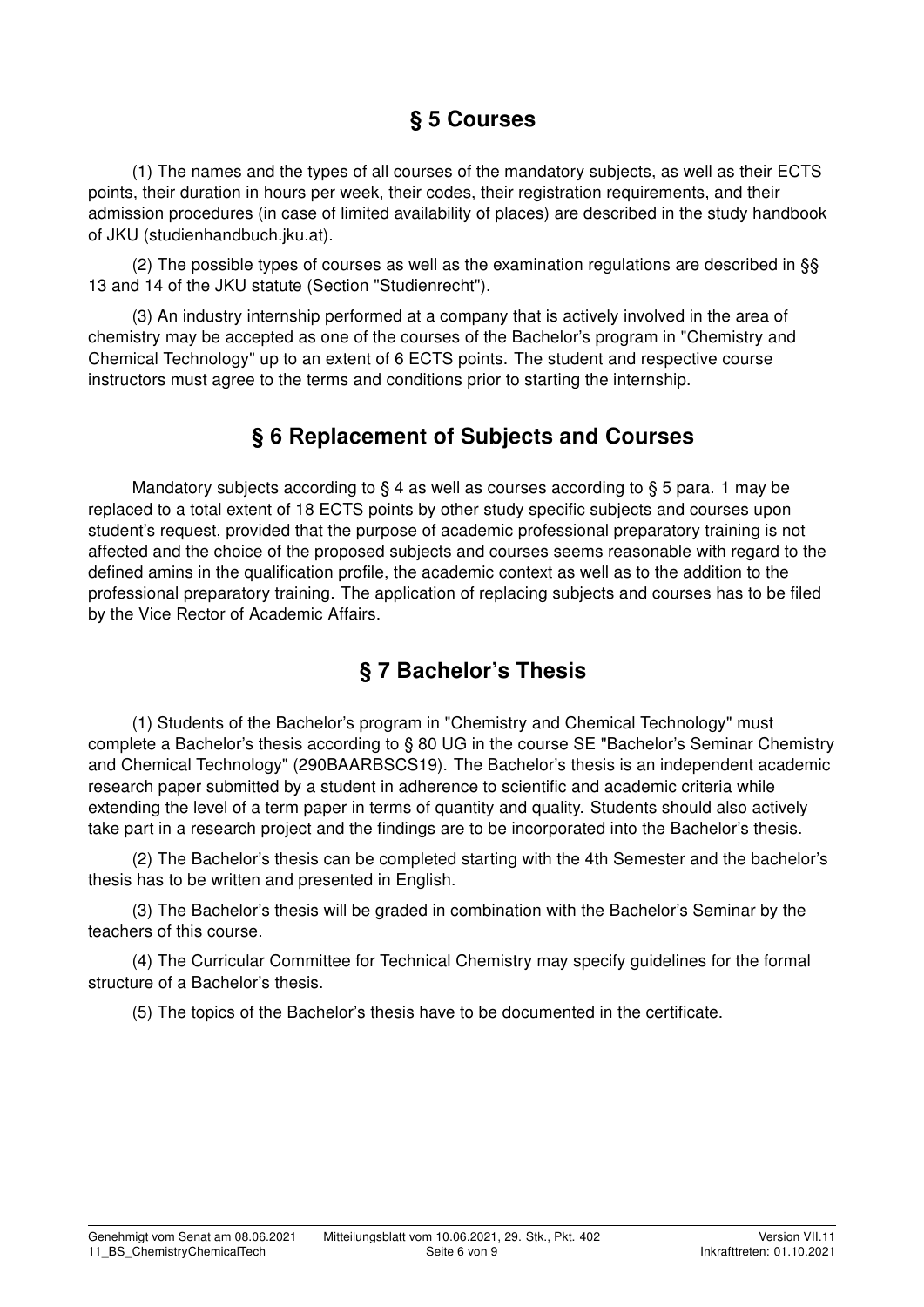# § 8 Examination Regulations

(1) The regulations for subject examinations and course examinations performed at JKU are described in the study handbook of JKU (studienhandbuch.jku.at).

(2) The Bachelor's program in "Chemistry and Chemical Technology" is concluded by a Bachelor's Examination, which consists of the successful completion of the mandatory subjects according to § 4. In order to graduate students must also receive a passing grade for their Bachelor's thesis as well as for the free electives examinations.

### § 9 Academic Degree

(1) Graduates of the Bachelor's program in "Chemistry and Chemical Technology" are awarded the academic degree "Bachelor of Science", abbreviated "BSc" oder "BSc (JKU)".

(2) The certificate about the academic degree is issued in German and in English translation.

### § 10 Legal Validity

(1) This curriculum will come into effect on October 1, 2018.

(2) The curriculum of the Bachelor's program "Technische Chemie" in the version published in the official newsletter of the Johannes Kepler University Linz on June 23, 2017, 33<sup>rd</sup> piece, item 271 expires by the end of September 30, 2018 with the exception of the transitional arrangements unless otherwise specified below.

(3) § 1 para. 1, 2 and 3, § 2 para. 1, 2 and 3, § 3 para. 1, 2 and 3, § 5 para. 3, § 7 para. 1, § 8 para. 2, § 9 para. 1, § 11 para. 3 and annex 1 as published in the official newsletter of the Johannes Kepler University Linz on May 21, 2019, 26<sup>th</sup> piece, item 370 will take effect on October 1, 2019.

(4) § 2 para. 4 as published in the official newsletter of the Johannes Kepler University Linz on June 10, 2021, 29<sup>th</sup> piece, item 402 will take effect on October 1, 2021.

### § 11 Transitional Arrangements

(1) Students already enrolled in the Bachelor's program 2012 in the currently valid version as before October 1, 2018 are entitled to continue with this program until September 30, 2019. However, from winter term 2018/19, semesters 1 - 4 of the suggested order of study will be governed by the curriculum introduced on October 1, 2018. Any courses no longer offered from the Bachelor's program 2012 in the currently valid version must be substituted with the equivalent courses as listed in the study handbook. Students who do not complete the Bachelor's program 2012 by September 30, 2019, will automatically be subject to completing the program in accordance to the Bachelor's program 2018.

(2) Students enrolled in the Bachelor's program 2012 in the currently valid version can opt for switching to the Bachelor's program 2018 taking para. 3 into account.

(3) The equivalence between courses of the Bachelor's program 2012 in the currently valid version and courses of the Bachelor's program 2018 in its currently valid version is described in the study handbook of JKU (studienhandbuch.jku.at). In addition to the equivalences given in the study handbook of JKU the following equivalences are effective: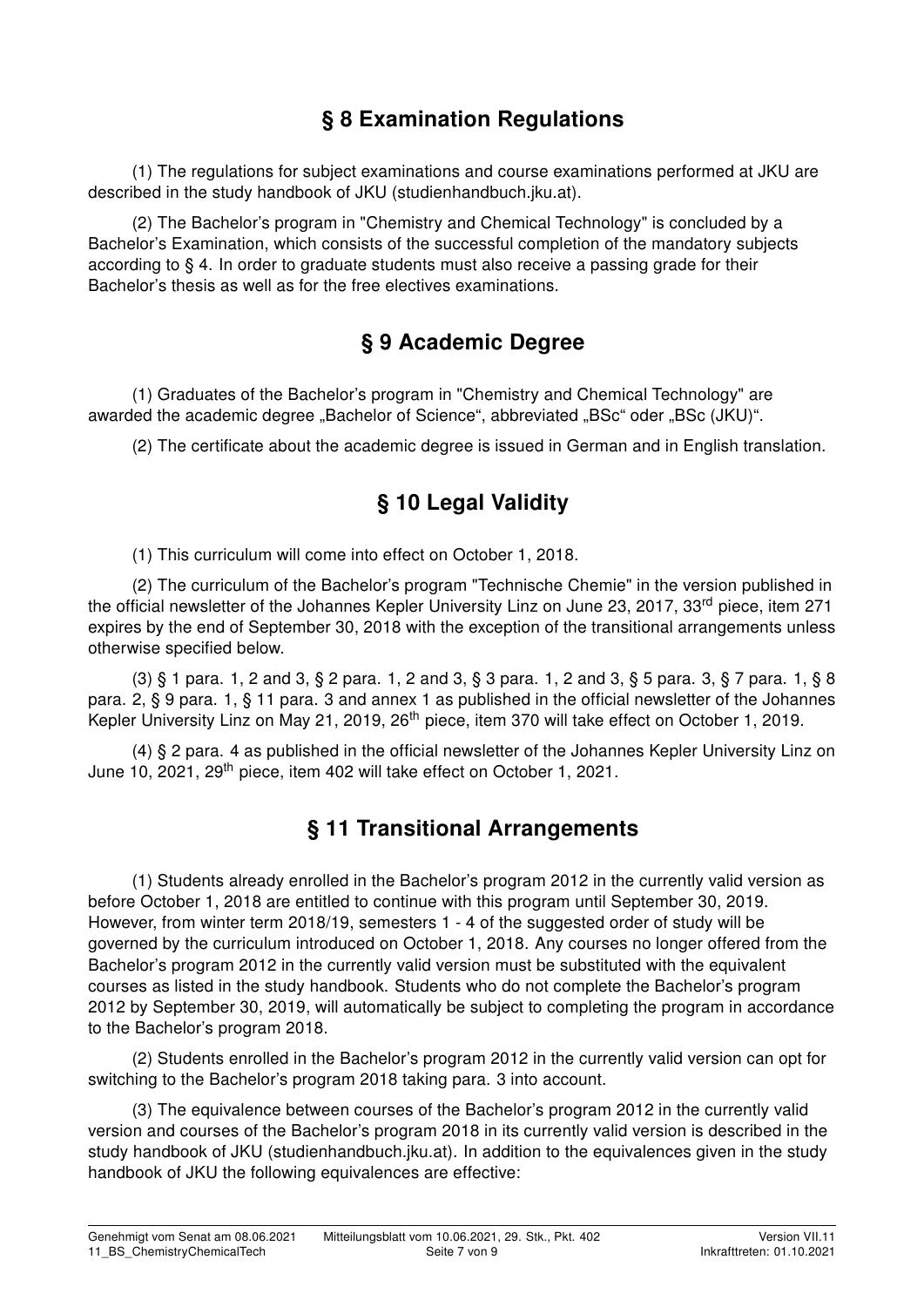| Subjects/package of subjects in the<br><b>Bachelor Technische Chemie version of</b><br>2017                                                                                                                  | equivalent subjects/package of subjects in<br>the Bachelor Chemistry version of 2018                                                                                                             |
|--------------------------------------------------------------------------------------------------------------------------------------------------------------------------------------------------------------|--------------------------------------------------------------------------------------------------------------------------------------------------------------------------------------------------|
| 290AACH12: Allgemeine und Anorganische<br>Chemie (27 ECTS) +<br>290ANCH12: Analytische Chemie (26,5 ECTS)<br>$^{+}$                                                                                          | 290GICH18: General and Inorganic Chemistry<br>$(24$ ECTS) +<br>290ANCH18: Analytical Chemistry (20,5<br>$ECTS) +$                                                                                |
| 290OCPC16: Organische Chemie und<br>Polymerchemie (29,4 ECTS) +<br>290PHCH12: Physikalische Chemie (22,5                                                                                                     | 290OCPC18: Organic Chemistry and Polymer<br>Chemistry (30,5 ECTS) +<br>290PHCH18: Physical Chemistry (24,5 ECTS)                                                                                 |
| $ECTS) +$                                                                                                                                                                                                    | $\ddot{}$                                                                                                                                                                                        |
| 290PHCH12: Chemische Technologien und<br>Verfahrenstechnik (22,2 ECTS) +<br>290MANA16: Mathematik und<br>naturwissenschaftliche Grundlagen (19,6<br>$ECTS) +$<br>290SOSK12: Soft Skills, Recht, Genderfragen | 290CTPE18: Chemical Technologies and<br>Chemical Process Engineering (27 ECTS) +<br>290MAFS18: Mathematics and Fundamentals<br>in Science $(22,5$ ECTS) +<br>290GESK18: General Skills (13 ECTS) |
| $(10, 9$ ECTS)<br>290AACH12: Allgemeine und Anorganische<br>Chemie (27 ECTS)                                                                                                                                 | 290GICH18: General and Inorganic Chemistry<br>$(24$ ECTS)                                                                                                                                        |
| 290ANCH12: Analytische Chemie (26,5 ECTS)                                                                                                                                                                    | 290ANCH18: Analytical Chemistry (20,5<br>ECTS)                                                                                                                                                   |
| 290OCPC16: Organische Chemie und<br>Polymerchemie (29,4 ECTS)                                                                                                                                                | 290OCPC18: Organic Chemistry and Polymer<br>Chemistry (30,5 ECTS)                                                                                                                                |
| 290PHCH12: Physikalische Chemie (22,5<br>ECTS)                                                                                                                                                               | 290PHCH18: Physical Chemistry (24,5 ECTS)                                                                                                                                                        |
| 290PHCH12: Chemische Technologien und<br>Verfahrenstechnik (22,2 ECTS)                                                                                                                                       | 290CTPE18: Chemical Technologies and<br>Chemical Process Engineering (27 ECTS)                                                                                                                   |
| 290MANA16: Mathematik und<br>naturwissenschaftliche Grundlagen (19,6<br>ECTS)                                                                                                                                | 290MAFS18: Mathematics and Fundamentals<br>in Science (22,5 ECTS)                                                                                                                                |
| 290SOSK12: Soft Skills, Recht, Genderfragen<br>$(10, 9$ ECTS)                                                                                                                                                | 290GESK18: General Skills (13 ECTS)                                                                                                                                                              |
| 290BAAR12: Bachelor Arbeit (9,9 ECTS)                                                                                                                                                                        | 220BAAR18: Bachelor's Thesis (9 ECTS)                                                                                                                                                            |
| 290FRST12: Freie Studienleistungen (12<br>ECTS)                                                                                                                                                              | 290FRST18: Free Electives (9 ECTS)                                                                                                                                                               |